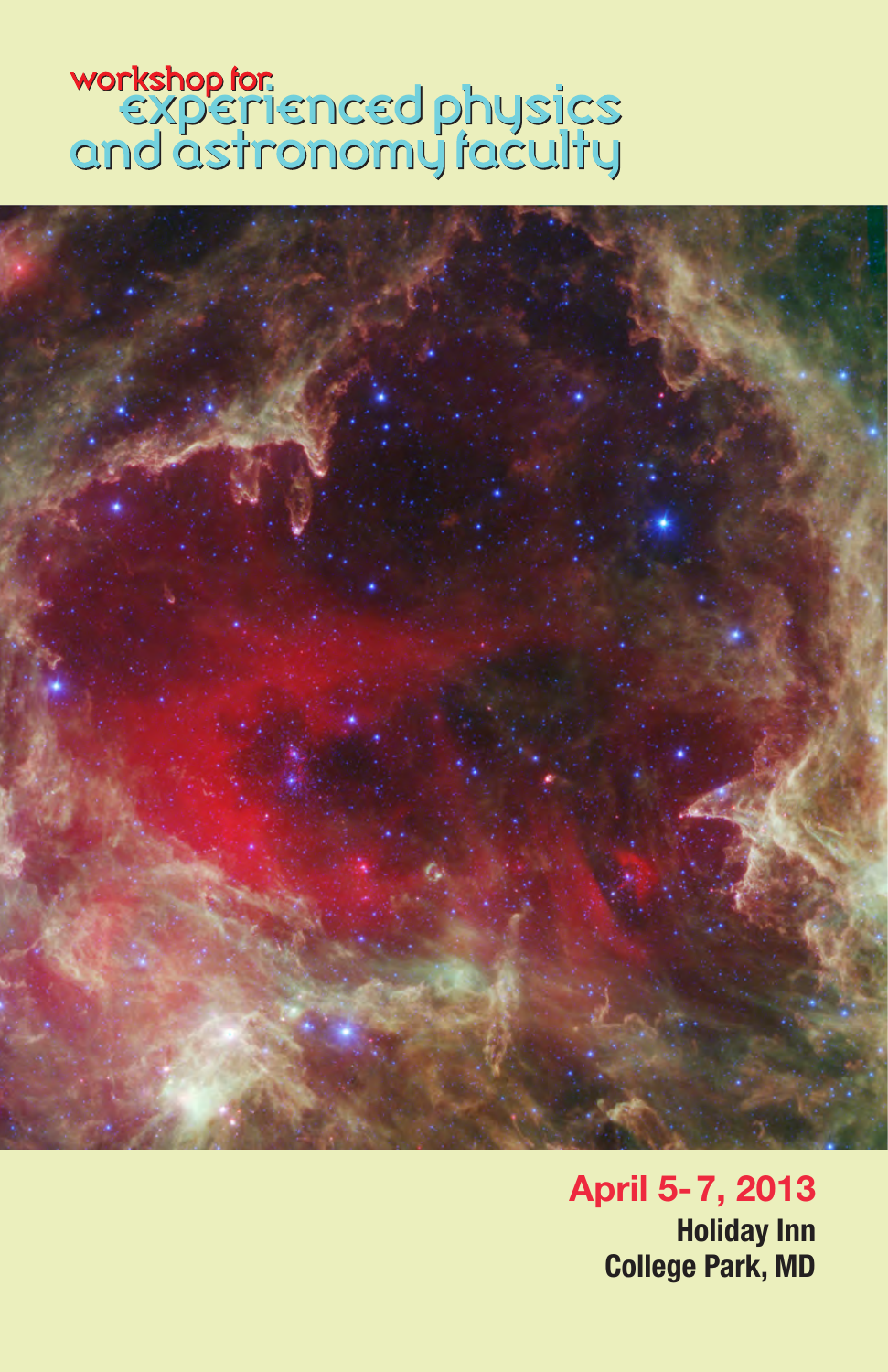# **New Faculty Advisory Committee**

Beth Cunningham, American Association of Physics Teachers Paul Gueye, Hampton University Jack Hehn, American Institute of Physics (retired) Warren Hein, American Association of Physics Teachers (retired) Charles Henderson, Western Michigan University Robert Hilborn, American Association of Physics Teachers Theodore Hodapp, American Physical Society Kenneth Krane, Oregon State University Jorgé A. López, University of Texas, El Paso Tim McKay, University of Michigan Laurie McNeil, University of North Carolina, Chapel Hill Timothy Slater, American Astronomical Society Steven Turley, Brigham Young University

**Sponsored by** 

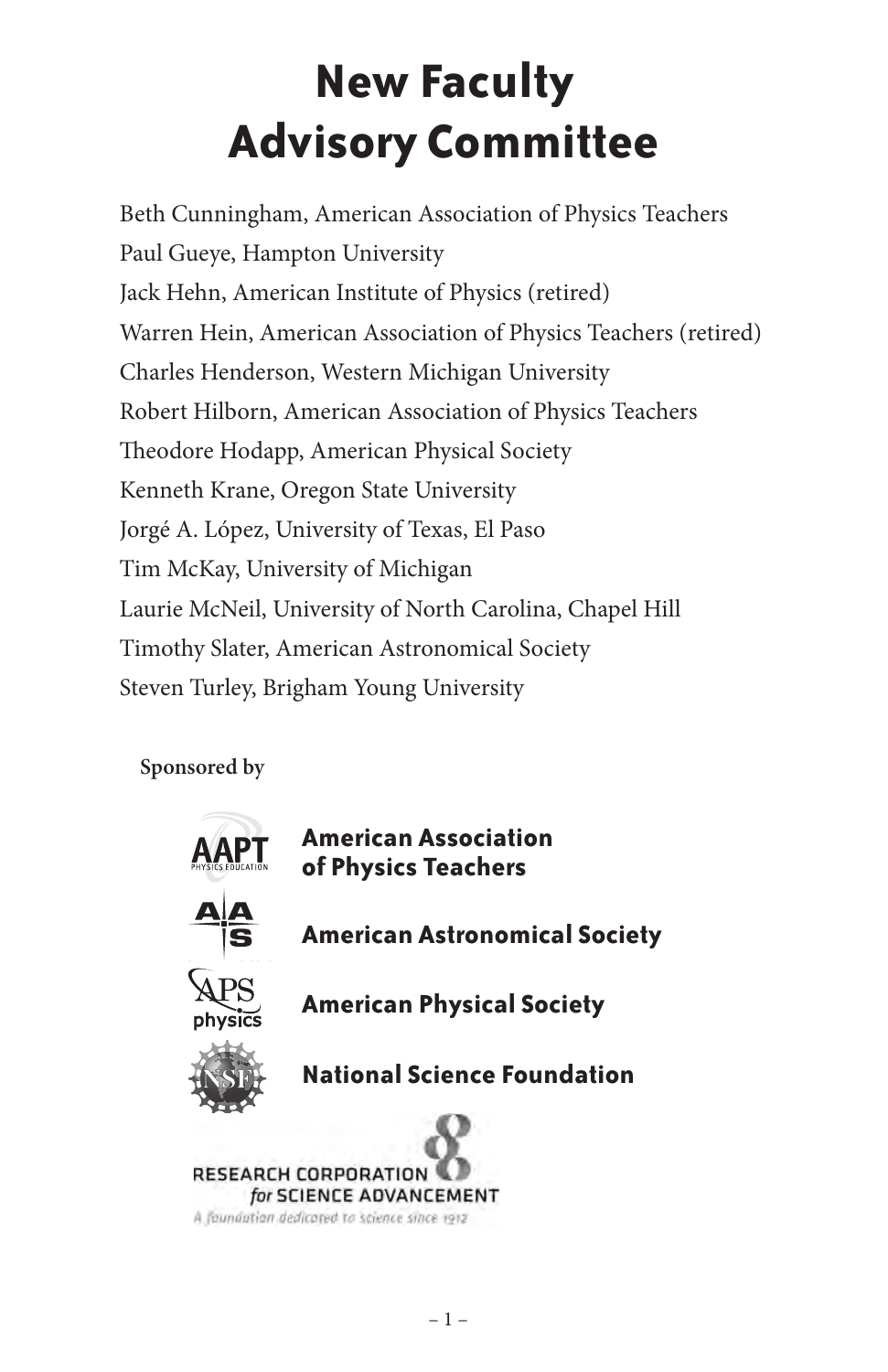### **Workshop Leaders**

**Robert Hilborn** *Workshop Chair* **American Association of Physics Teachers College Park, MD rhilborn@aapt.org**

**Noah Finkelstein University of Colorado-Boulder Boulder, CO noah.finkelstein@colorado.edu**

**Andrew Gavrin Indiana University-Purdue University-Indianapolis Indianapolis, IN agavrin@iupui.edu**

**Corrine Manogue Oregon State University Corvallis, OR corinne@physics.oregonstate.edu**

**Eric Mazur Harvard University Cambridge, MA mazur@physics.harvard.edu**

**Angelica Natera Harvard University Cambridge, MA angelica\_natera@harvard.edu** **Katherine Perkins University of Colorado-Boulder Boulder, CO katherine.perkins@colorado.edu**

**Edward Prather University of Arizona Tucson, AZ eprather@as.arizona.edu**

**Edward Price California State University-San Marcos San Marcos, CA eprice@csusm.edu**

**David Pritchard Massachusetts Institute of Technology Cambridge, MA dpritch@mit.edu**

**James H. Stith American Institute of Physics (retired) College Park, MD jstith@aip.org**

**Carl Wieman University of Colorado-Boulder Boulder, CO gilbertwieman@gmail.com**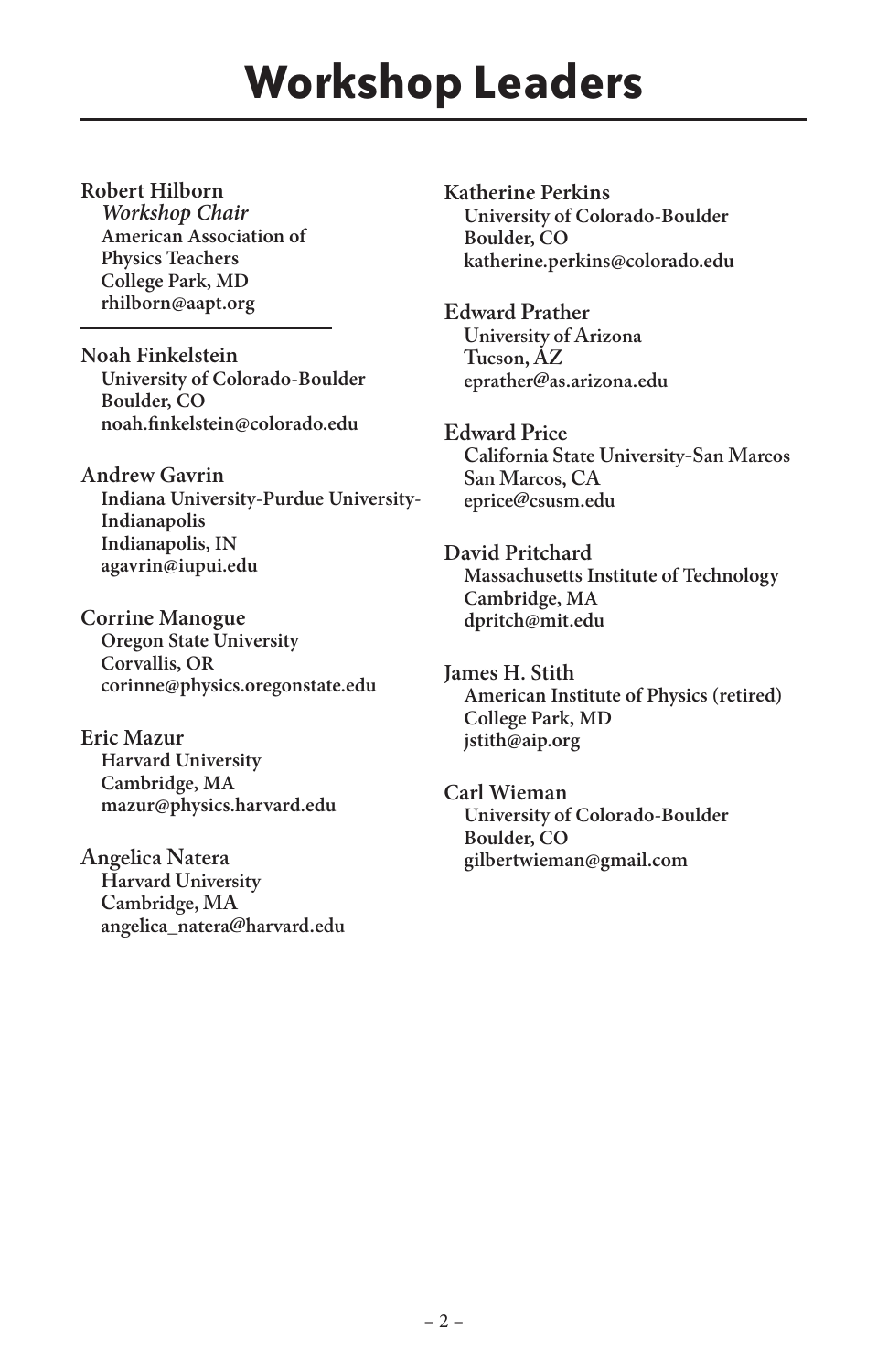#### **Workshop Participants**

**Abdellah Ahmidouch** North Carolina A&T State University

**Jorge Ballester** Emporia State University

**Adriana Banu** James Madison University

**Bruce Barnett** Johns Hopkins University

**Joel Berlinghieri** The Citadel

**Philippe Binder** University of Hawaii at Hilo

**Luca Bombelli** University of Mississippi

**Tom Christensen** Univ. of Colorado at Col Springs

**Joe Christensen** Thomas More College

**Michael Cobb** Southeast Missouri State University

**Tom Colbert** Georgia Regents University (Augusta State University)

**Sasa Dordevic** The University of Akron **Sandra Doty** Ohio University Lancaster

**Stephen Ducharme** University of Nebraska

**Robert Fairchild** Nebraska Wesleyan University

**Joel Fajans** U.C. Berkeley

**Dan Gibson** Denison University

**Karen Gipson** Grand Valley State University

**Puru Gujrati** University of Akron

**Joshua Gundersen** University of Miami

**Floyd James** North Carolina A&T State University

**Daniel Kaplan** Illinois Institute of Technology

**Abebe Kebede** North Carolina A&T State University

**Robert Leheny** Johns Hopkins University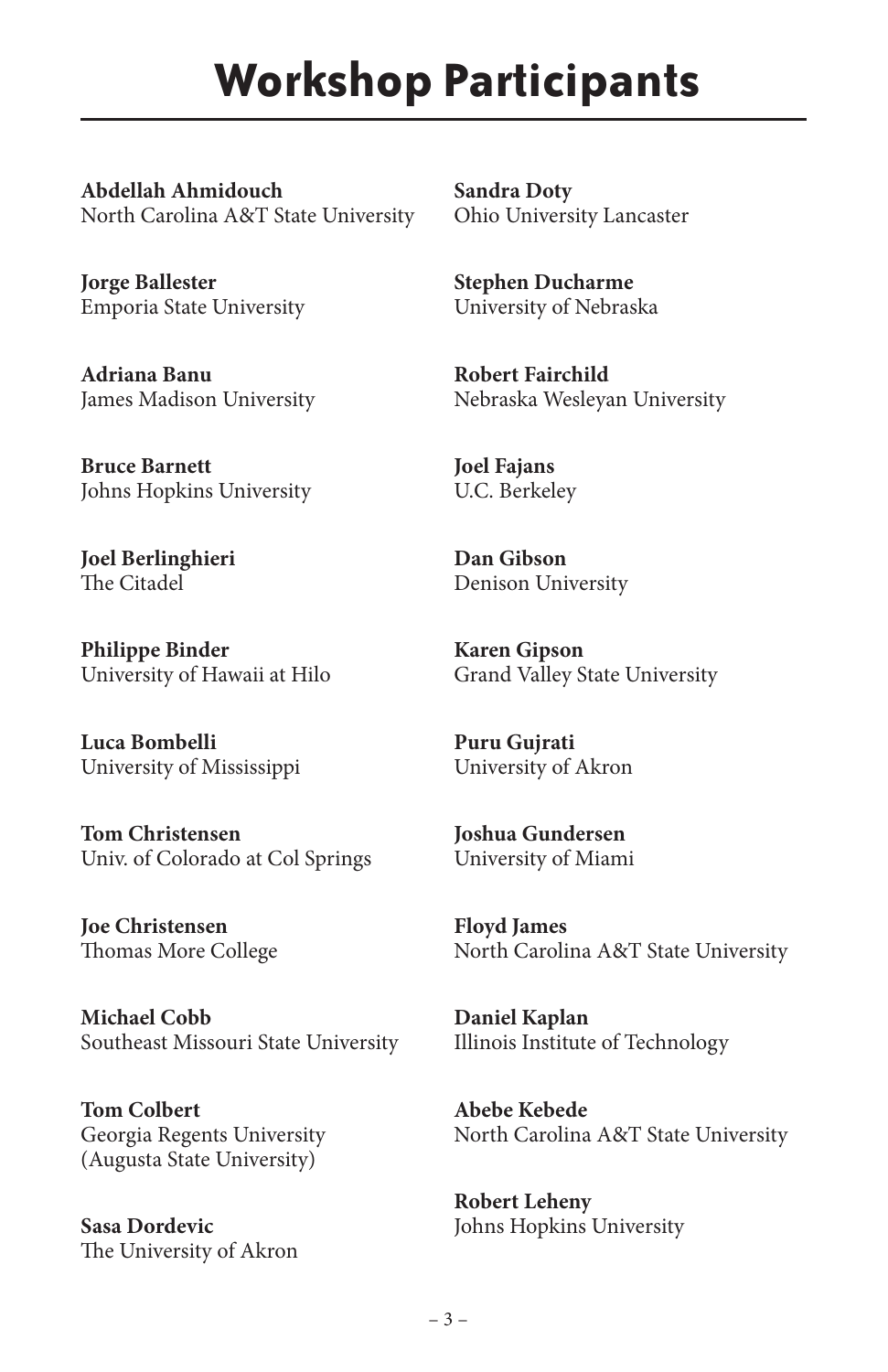## **Workshop Participants**

**Daryl Macomb** Boise State University

**Karen Magee-Sauer** Rowan University

**Kingshuk Majumdar** Grand Valley State University

**Windsor Morgan** Dickinson College

**Tim Morrison** Illinois Institute of Technology

**Chung-Sang Ng** University of Alaska Fairbanks

**Doug Petkie** Wright State University

**Bahram Roughani** Kettering University

**Wayne Saslow** Texas A&M

**Seth Smith** Francis Marion University

**Paul Sokol** Indiana University

**Kathryn Svinarich** Kettering University **Laura Van Wormer** Hiram College

**Kenneth Voss** University of Miami

**James (Jamie) White** Juniata College

**John Zwart** Dordt College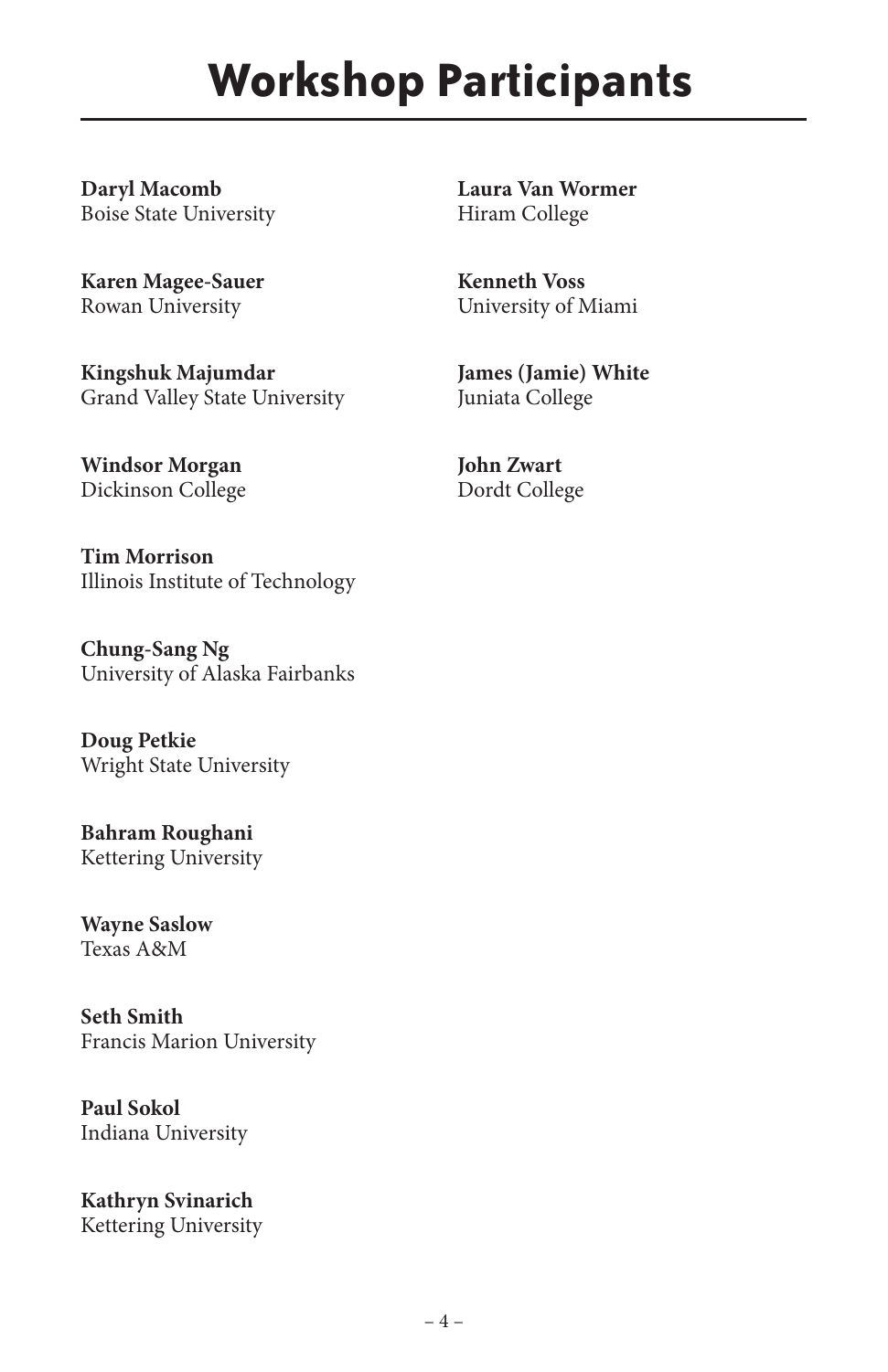# **Friday, April 5**

| 3:00-4:30 p.m.   | Education Funding Opportunities - Holiday Inn-College Park<br>Ballroom B |
|------------------|--------------------------------------------------------------------------|
|                  | <b>NSF Program Officers</b>                                              |
|                  | Duncan McBride, Division of Undergraduate Education                      |
|                  | dmcbride@nsf.gov                                                         |
|                  | Kathleen McCloud, Division of Physics                                    |
|                  | kmcloud@nsf.gov                                                          |
|                  | Gary White, Division of Undergraduate Education                          |
|                  | gwhite@nsf.gov                                                           |
| $4:45-6:15$ p.m. | Introduction to Peer Instruction - Ballroom B                            |
|                  | Eric Mazur, Harvard University                                           |
| 6:15-6:30 p.m.   | Welcoming Remarks and Overview - Ballroom B                              |
|                  | Bob Hilborn, Workshop Chair                                              |
|                  | Beth Cunningham, Executive Officer, American Association of              |
|                  | Physics Teachers                                                         |
|                  | H. Frederick Dylla, Executive Director and CEO, American                 |
|                  | <b>Institute of Physics</b>                                              |
|                  | Kate Kirby, Executive Officer, American Physical Society                 |
|                  | Kevin Marvel, Executive Officer, American Astronomical Society           |
|                  | Duncan McBride, Division of Undergraduate Education,                     |
|                  | National Science Foundation                                              |
| $6:30-7:30$ p.m. | Dinner - Holiday Inn - Ballroom A                                        |
| 7:30-8:30 p.m.   | Keynote: Scientific Teaching - Ballroom A                                |
|                  | Carl Wieman, University of Colorado-Boulder                              |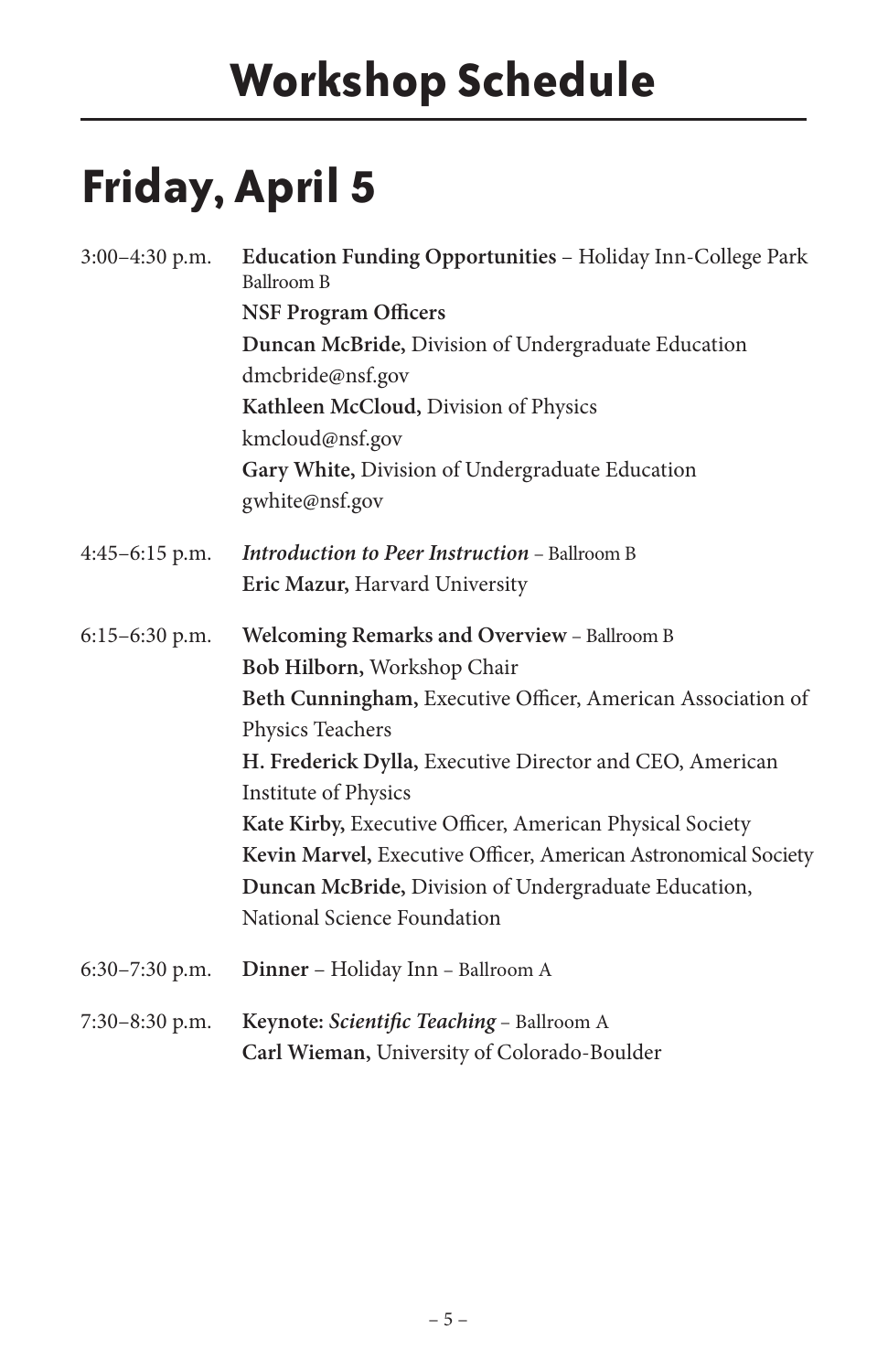# **Saturday, April 6**

| 7:00–8:00 a.m.   | Breakfast - Holiday Inn - Moose Creek Steak House                                                                                             |
|------------------|-----------------------------------------------------------------------------------------------------------------------------------------------|
| 8:00-9:00 a.m.   | <b>Interactive Engagement in Large Introductory Courses</b><br>Ballroom B<br>Ed Prather, University of Arizona                                |
| 9:00-10:00 a.m.  | <b>Breakout I, Topics TBD</b> – Ballroom B, C, D                                                                                              |
|                  | 10:00-10:30 a.m. Break - Ballroom Foyer                                                                                                       |
|                  | 10:30-11:30 a.m. Assessment and Evaluation - Ballroom B<br>Noah Finkelstein, University of Colorado                                           |
|                  | 11:30-12:30 a.m. Breakout II, Best Ideas About Teaching and Learning From<br>the Experienced Faculty Members - Ballroom B, C, D               |
| 12:30-1:30 p.m.  | Group Photo and Lunch - Ballroom A                                                                                                            |
| 1:30-2:30 p.m.   | Using PhET Simulations to Enhance Student Learning<br>Ballroom B<br>Katherine Perkins, University of Colorado-Boulder                         |
| 2:30-3:30 p.m.   | Panel Discussion - Mentoring New Faculty About<br>Teaching and Learning - Ballroom B<br>Bob Hilborn, American Association of Physics Teachers |
| $3:30-4:00$ p.m. | <b>Break</b> – Ballroom Foyer                                                                                                                 |
| 4:00-5:00 p.m.   | Online Homework and Course Systems - Ballroom B<br>David Pritchard, Massachusetts Institute of Technology                                     |
| 5:00-6:00 p.m.   | Interactive Engagement in Upper-Level Courses - Ballroom B<br>Corinne Manogue, Oregon State University                                        |
| 6:00-6:30 p.m.   | Resources for Interactive Engagement Teaching Methods<br>- where to find more information - Ballroom B                                        |
| 6:30-7:30 p.m.   | Dinner – Ballroom A                                                                                                                           |
| 7:30–8:30 p.m.   | Thinking Broadly About Educational Technology - Ballroom A<br>Edward Price, California State University-San Marcos                            |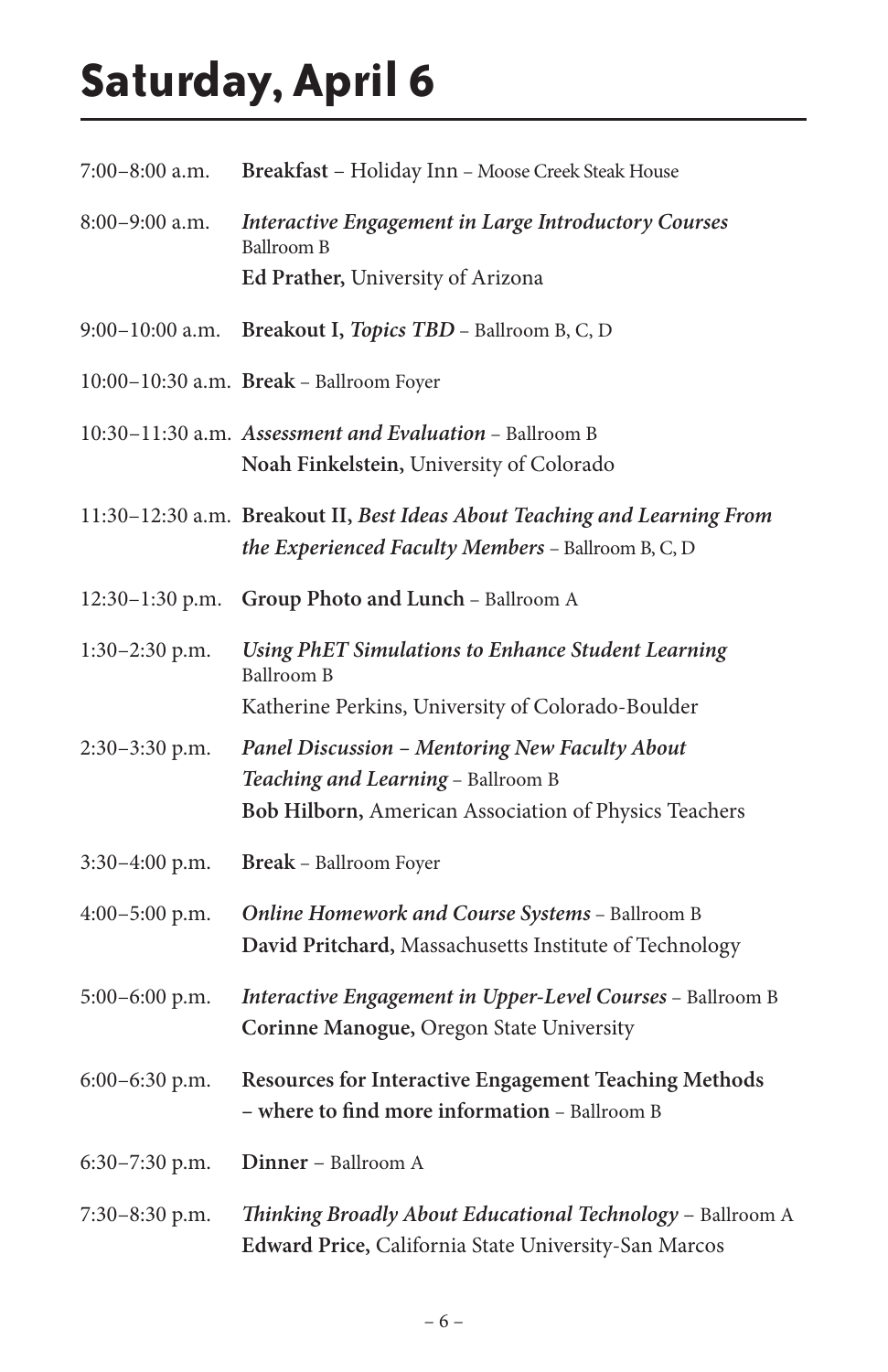# **Sunday, April 7**

| 7:00-8:00 a.m.  | Breakfast - Holiday Inn - Moose Creek Steak House                                                                                                  |
|-----------------|----------------------------------------------------------------------------------------------------------------------------------------------------|
| 8:00-9:00 a.m.  | Just-in-time Teaching - Ballroom B<br>Andrew Gavrin, Indiana Univ.-Purdue Univ.-Indianapolis                                                       |
| 9:00-10:00 a.m. | Breakout III, Leadership in Undergraduate and Graduate<br>Physics Programs - How to Shape Your Department's<br>Teaching Program - Ballroom B, C, D |
|                 | $10:00-10:15$ a.m. Break – Ballroom Foyer                                                                                                          |
|                 | 10:15-10:45 a.m. Reports from Breakout Sessions and Discussion - Ballroom B<br><b>Bob Hilborn, American Association of Physics Teachers</b>        |
|                 | 10:45-12:00 a.m. Teaching for Retention and Diversity - Ballroom B<br>James Stith, American Institute of Physics                                   |
| 12:00 a.m.      | <b>Concluding Remarks and Farewell</b>                                                                                                             |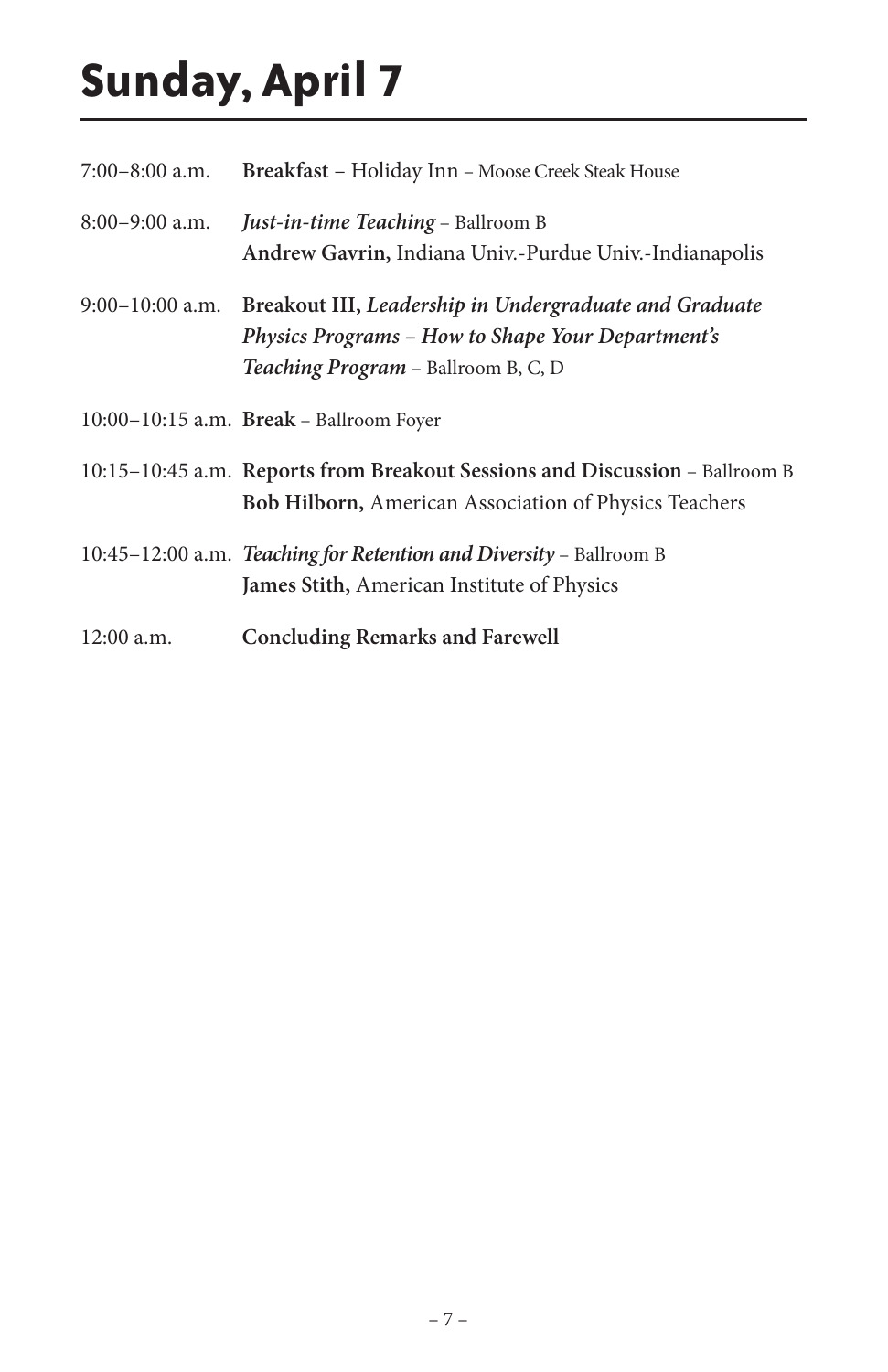#### **American Association of Physics Teachers**

Founded in 1930, The American Association of Physics Teachers (AAPT) is dedicated to enhancing the understanding of physics through teaching. For our 10,000+ members who serve physics students across the spectrum of schools, colleges, and universities, AAPT is a professional home that helps bring together knowledgeable and innovative colleagues who care deeply about physics teaching and education, and that offers valuable resources and benefits.

We serve our members through programs, publications, and networking, but also reach out to the larger community of physics and science teachers current and future—and we look after issues of significance in science education. Our national office works closely with our dedicated volunteers around the nation and beyond to promote a better understanding of physics at all levels. The association supports physics educators at all levels through our two publications, the *American Journal of Physics* and *The Physics Teacher*; NSF-funded programs including the Physics Teaching Resource Agents institutes; the digital physics library, ComPADRE (with APS and AIP); the Physics Teacher Education Coalition, PhysTEC (with APS and AIP); the Workshops for New Physics and Astronomy Faculty (with APS and AAS); our two national annual meetings; and the student programs and scholarships that we administer, including the Lotze Scholarship for Future Teachers, the High School Physics Teacher Grant, the Physics Bowl, and the U.S. Physics Olympiad.

Beth Cunningham *Executive Officer*

American Association of Physics Teachers One Physics Ellipse, College Park, MD 20740-0845; 301-209-3340; www.aapt.org

### **American Astronomical Society**

The American Astronomical Society promotes the advancement of American Astronomical Societyastronomy and closely related branches of science. It was founded in 1899. AAS members include professional researchers in the astronomical sciences, and also educators, students, and others interested in the advancement of astronomical research. The Society operates in five major areas: Publications, Meetings, Education, Public Policy and Employment in order to ensure that astronomy remains healthy and vital for the benefit of our profession and society at large. AAS publishes *The Astrophysical Journal*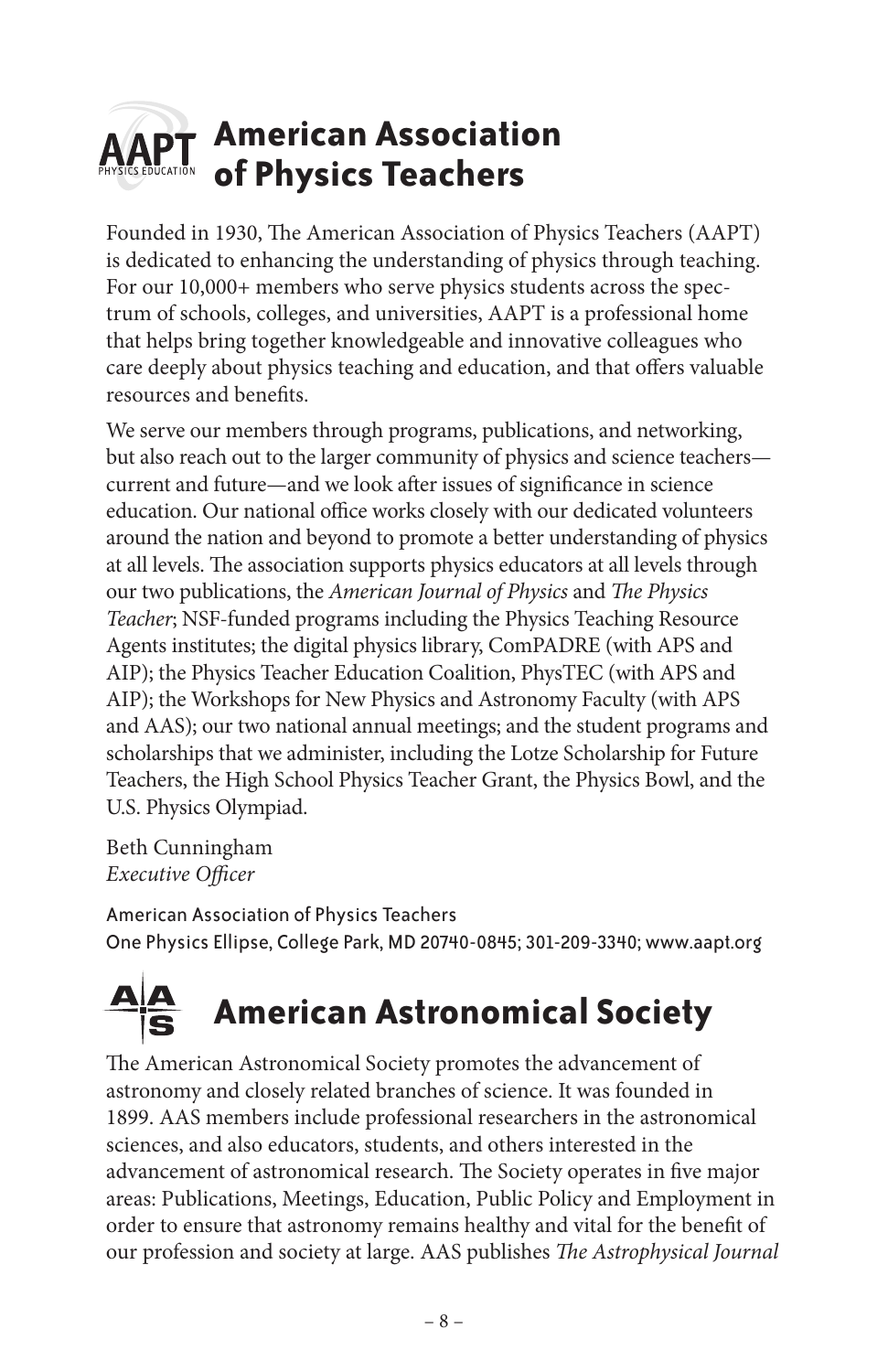and *The Astronomical Journal*, which are among the most important scholarly journals in the field. The *Bulletin of the American Astronomical Society* reports the latest institutional developments and documents the content of AAS and its divisions' annual meetings. More information about the Society's activities and membership are available on the AAS website, www.aas.org.

Kevin Marvel *Executive Officer*

American Astronomical Society 2000 Florida Ave. NW, Suite 400, Washington, DC 20009-1231; 202-328-2010; www.aas.org



#### **American Physical Society**

With more than 47,000 members worldwide, the American Physical Society works to advance and disseminate the knowledge of physics. Since its formation in 1899, it has been dedicated to providing its members and the international physics community with the latest research results through meetings and the most highly respected international journals in physics. These journals include *Physical Review Letters*, the *Physical Review* (with a *Special Topics* series including a journal on *Physics Education Research*), and *Reviews of Modern Physics*. The APS conducts more than 20 meetings per year, to connect physicists and disseminate physics knowledge and information relevant to the community. In addition, APS vigorously lobbies for funding for physics research and education, provides the physics community with timely information about government affairs, carries out studies of physics-based topics of importance to the country, and promotes the interests of the physics community through extensive public information efforts such as www.PhysicsCentral.com, a website for the public.

APS is actively involved in educational programs to improve undergraduate education and to improve the education of future physics and physical science teachers through its leadership in the Physics Teacher Education Coalition (www.PhysTEC.org). APS partners with AAPT in PhysTEC and on numerous other education programs including, the New Faculty Workshop, the ComPADRE digital library of educational resources, and conferences and workshops on education at various levels. For many years APS has worked to increase the number of female and minority physicists, and has several significant programs that advance these goals. Information about these and other APS programs can be found at www.aps.org.

Kate Kirby Theodore Hodapp *Executive Officer Director of Education and Diversity*

American Physical Society One Physics Ellipse, College Park, MD 20740-3844; 301-209-3200; www.aps.org